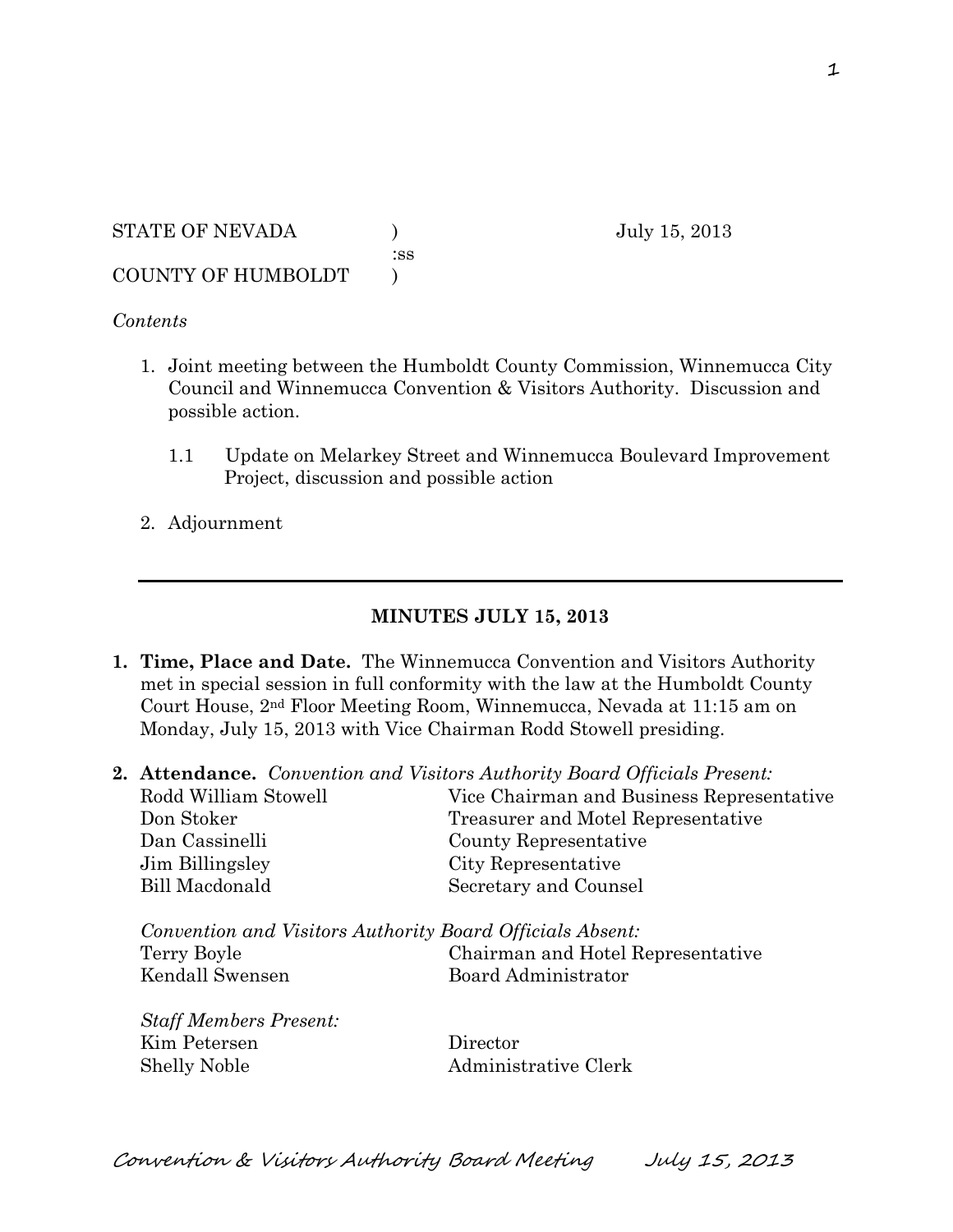**3. Joint meeting between the Humboldt County Commission, Winnemucca City Council and Winnemucca Convention & Visitors Authority.** 

# **3.1 Update on Melarkey Street and Winnemucca Boulevard Improvement Project, discussion and possible action**

Steve West presented some background and an update to all boards on this project. The construction drawings have been completed and the permit application has been submitted to NDOT. The cost has increased significantly and includes a contingency amount of \$43,000 and a large amount designated for ADA compliance. At this time, each entity's portion will be approximately \$157,000. In February Mr. West reported that each entity's portion would be approximately \$93,000. NDOT does not want pavers to be used so there is a back-up plan that utilizes stamped asphalt. Easements have been obtained from Winners and Sundance for improvements to their corners. Members from all boards participated in a discussion of the safety of the design and possible "wear and tear" of the materials to be used. Mr. Stoker expressed his opinion that the "Winnemucca to the Sea" log not be moved from its current location. Mr. Stowell expressed his concern about losing parking on the corner lot that WCVA purchased expressly to alleviate parking issues near the Convention Center. Board members all felt that these improvements will show pride in our community as they welcome visitors to town. And it was noted that none of these projects ever decrease in cost so either these boards should move forward with the project, or stop it. Winnemucca City Council and Humboldt County Commission both passed motions approving their portion of the project. *Don Stoker made a motion approving the WCVA's portion of the Melarkey Street and Winnemucca Boulevard improvement project, \$157,333. Motion carried, 4-0.*

# **4. Regular Business. Next Meeting. The Board confirmed the next regular meeting date of Wednesday, July 17, 2013, 4:00 pm.**

# **5. Adjourn.**

The meeting was adjourned at 11:50 am to the next regular meeting, or to the earlier call of the Chairman or to the call of any three (3) members of the Board on three (3) working days notice.

Respectfully submitted,

Shelly Noble

Convention & Visitors Authority Board Meeting July 15, 2013